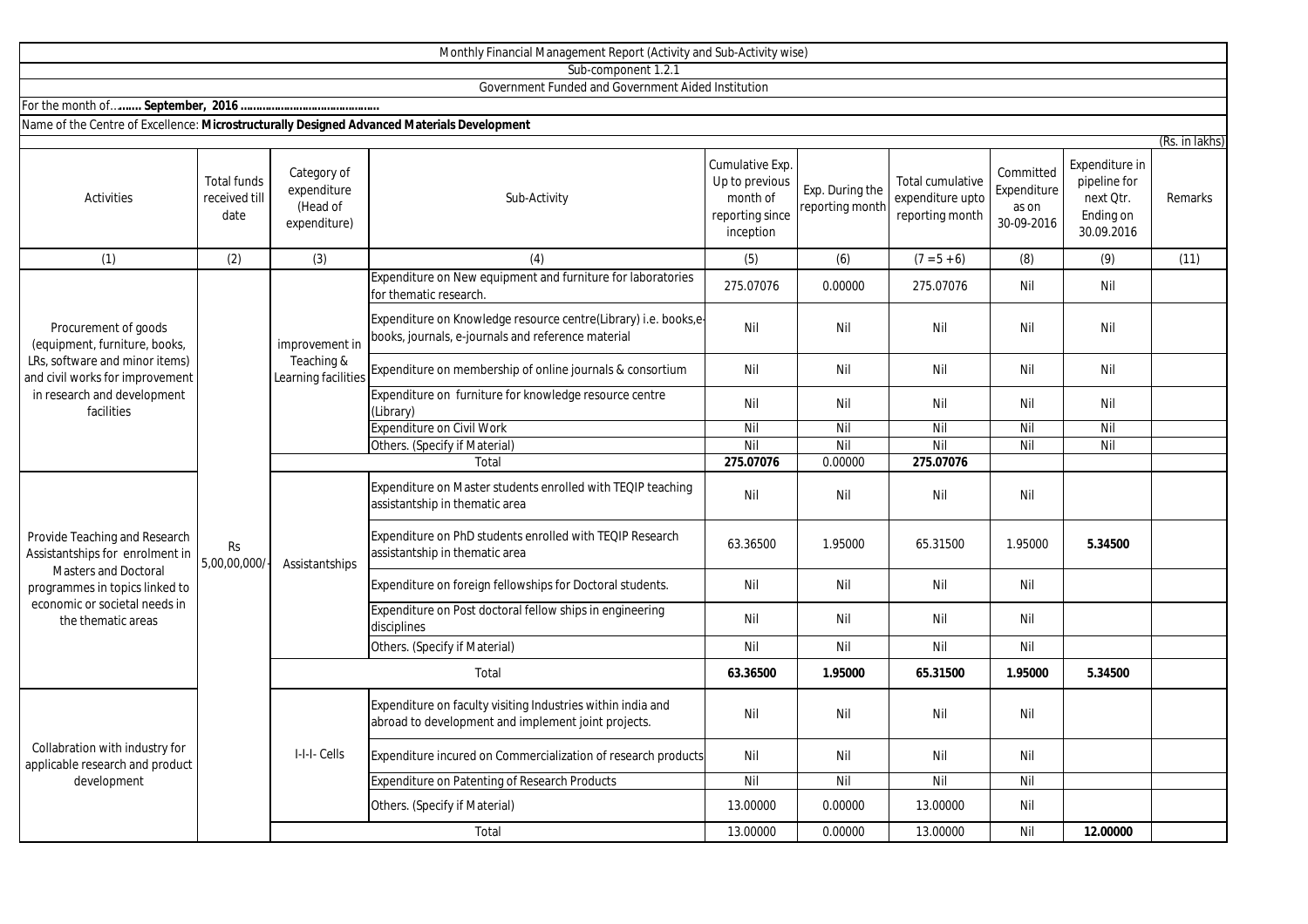| Activities                                                                                                                                      | <b>Total funds</b><br>received till<br>date | Category of<br>expenditure<br>(Head of<br>expenditure) | Sub-Activity                                                                                                                                   | Cumulative Exp.<br>Up to previous<br>month of<br>reporting since<br>inception | Exp. During the<br>reporting month | Total cumulative<br>expenditure upto<br>reporting month | Committed<br>Expenditure<br>as on<br>30-09-2016 | Expenditure in<br>pipeline for<br>next Otr.<br>Ending on<br>30.09.2016 | Remarks |
|-------------------------------------------------------------------------------------------------------------------------------------------------|---------------------------------------------|--------------------------------------------------------|------------------------------------------------------------------------------------------------------------------------------------------------|-------------------------------------------------------------------------------|------------------------------------|---------------------------------------------------------|-------------------------------------------------|------------------------------------------------------------------------|---------|
| National / International<br>collabration for Research and<br>Development activities with<br>Academic Institutions and<br>R<br>& D organisations |                                             | R&D                                                    | Expenditure on Securing sponsored projects and Consultancy<br>assignments                                                                      | Nil                                                                           | Nil                                | Nil                                                     | Nil                                             |                                                                        |         |
|                                                                                                                                                 |                                             |                                                        | Expenditure on Publication of research papers in peer reviewed<br>iournals                                                                     | 0.08092                                                                       | $\mathbf 0$                        | 0.08092                                                 | Nil                                             |                                                                        |         |
|                                                                                                                                                 |                                             |                                                        | Expenditure incured on Commercialization of research products                                                                                  | Nil                                                                           | Nil                                | Nil                                                     | Nil                                             |                                                                        |         |
|                                                                                                                                                 |                                             |                                                        | Expenditure on Patenting of Research Products                                                                                                  | 2.89450                                                                       | 0.00000                            | 2.89450                                                 | Nil                                             |                                                                        |         |
|                                                                                                                                                 |                                             |                                                        | Expenditure on amount paid to Consultant for participation in<br>Research & Development and for delivering expert lectures                     | Nil                                                                           | Nil                                | Nil                                                     | Nil                                             |                                                                        |         |
|                                                                                                                                                 |                                             |                                                        | Expenditure on faculty visiting Industries within india and<br>abroad to development and implement joint projects.                             | Nil                                                                           | Nil                                | Nil                                                     | Nil                                             |                                                                        |         |
|                                                                                                                                                 |                                             |                                                        | Expenditure on characterization of sample of R & D projects                                                                                    | Nil                                                                           | Nil                                | Nil                                                     | Nil                                             |                                                                        |         |
|                                                                                                                                                 |                                             |                                                        | Expenditure on Presentation of paper in International Seminar,<br>Conference etc. by Doctoral students                                         | 18.52086                                                                      | 0.00000                            | 18.52086                                                | Nil                                             |                                                                        |         |
|                                                                                                                                                 |                                             |                                                        | Others. (Specify if Material)                                                                                                                  | 24.20659                                                                      | $\Omega$                           | 24.20659                                                | Nil                                             |                                                                        |         |
|                                                                                                                                                 |                                             |                                                        | Total                                                                                                                                          | 45.70287                                                                      | 0.00000                            | 45.70287                                                | <b>Nil</b>                                      | 4.29713                                                                |         |
| Enhancing research competence<br>of faculty and knowledge sharing<br>in thematic areas, both within<br>India and abroad                         |                                             | <b>FSD</b>                                             | Expenditure on faculty training for enhancement of Research<br>competence in thematic areas                                                    | 3.58528                                                                       | $\mathbf 0$                        | 3.58528                                                 | Nil                                             |                                                                        |         |
|                                                                                                                                                 |                                             |                                                        | Expenditure incurred on Participation by faculty in seminars,<br>conferences, workshops and Continuing Education Programes<br>(CEPs) etc.      | 0.48596                                                                       | 1.15291                            | 1.63887                                                 | Nil                                             |                                                                        |         |
|                                                                                                                                                 |                                             |                                                        | Expenditure on Organizing thematic area training programmes,<br>workshops, seminars, conferences and Continuing Education<br>Programmes (CEPs) | 0.20697                                                                       | 12.73415                           | 12.94112                                                | Nil                                             |                                                                        |         |
|                                                                                                                                                 |                                             |                                                        | Expenditure on staff development                                                                                                               | Nil                                                                           | Nil                                | Nil                                                     | Nil                                             |                                                                        |         |
|                                                                                                                                                 |                                             |                                                        | Expenditure on seed grant to researchers to venture into new<br>directions within the specified theme.                                         | Nil                                                                           | Nil                                | Nil                                                     | Nil                                             |                                                                        |         |
|                                                                                                                                                 |                                             |                                                        | Others. (Specify if Material)                                                                                                                  | Nil                                                                           | Nil                                | Nil                                                     | Nil                                             |                                                                        |         |
|                                                                                                                                                 |                                             | Total                                                  |                                                                                                                                                | 4.27821                                                                       | 13.88706                           | 18.16527                                                | 22.5                                            | 9.33473                                                                |         |
| Incremental operating cost                                                                                                                      |                                             | <b>IOC</b>                                             |                                                                                                                                                | 21.74453                                                                      | 0.50258                            | 22.24711                                                | 0.51000                                         | 4.63289                                                                |         |
| <b>GRAND TOTAL</b>                                                                                                                              |                                             |                                                        | 423.16137                                                                                                                                      | 16.33964                                                                      | 439.50101                          | 24.96000                                                | 35.60975                                        |                                                                        |         |